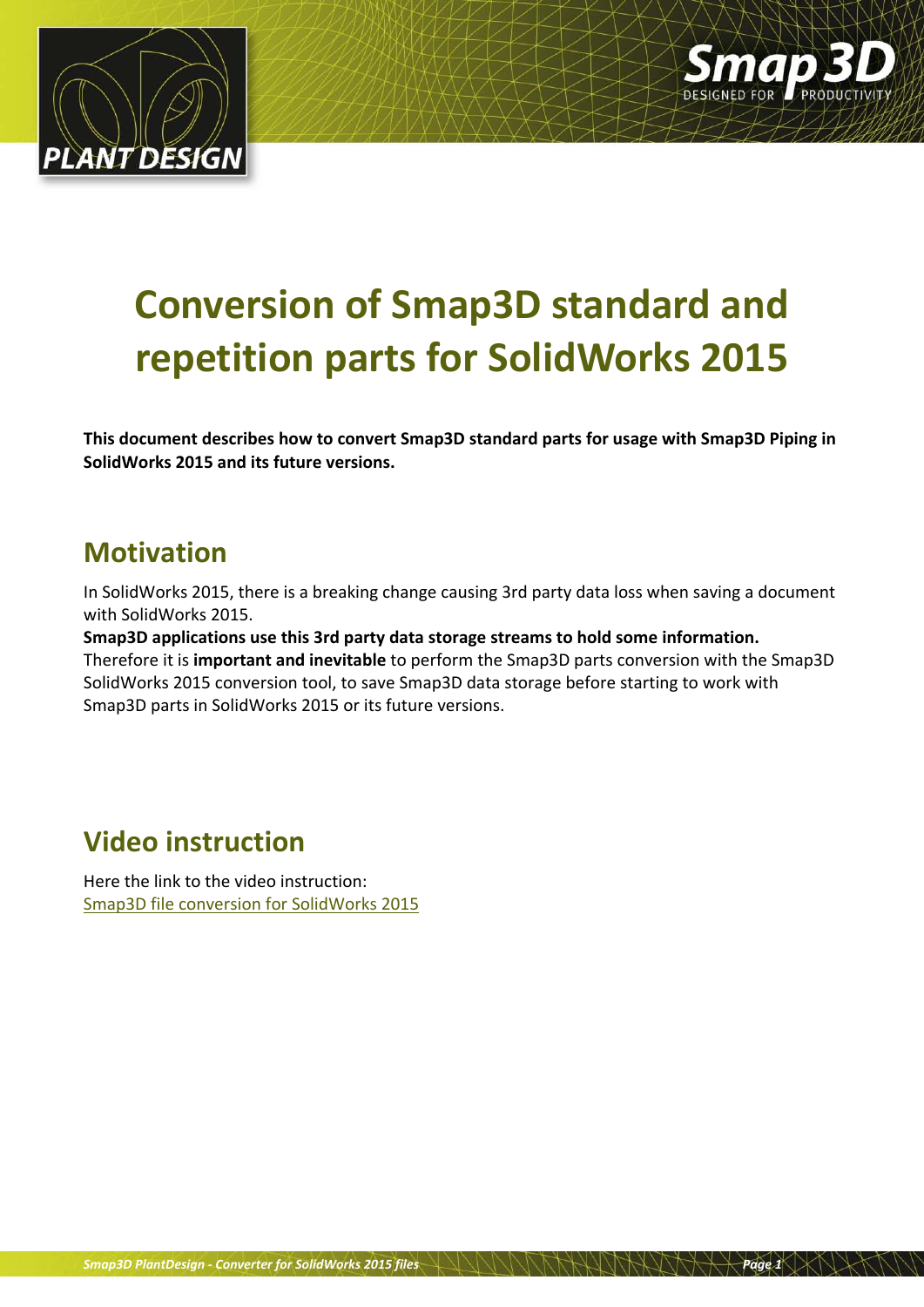



### **Step-by-step conversion**

- 1) Install the **service pack 2** for Smap3D Plant Design Version 11.
- 2) Install SolidWorks 2015.

**NOT open and save any parts and/or assemblies (otherwise you delete the Smap3D information and destroy the Smap3D part irreparable).**

- 3) Open the Windows Explorer and switch to the installation folder of *Smap3D Plant Design 11.0* (per default *C:\Program Files (x86)\Cad-Partner\Smap3D Plant Design 11.0*).
- 4) Star the **SolidWorks 2015 compatibility conversion tool** with double click on the file **SW2015StreamConvertor.exe**.

(for command line usage - see chapter [converting from command line\)](#page-4-0).

|   | Solid Works 2015 compatibility conversion tool | $\Box$ | ▣      | $\Sigma$ |
|---|------------------------------------------------|--------|--------|----------|
|   | Source path:<br>5                              |        |        | $\sim$   |
| 6 | V Convert files in all subfolders recursively  |        |        |          |
|   | Wamings: 0                                     |        |        |          |
|   | Errors: 0<br>8                                 |        |        |          |
|   | $0/0 -$                                        |        |        |          |
|   |                                                |        | Stop   |          |
|   |                                                |        |        |          |
|   | OK                                             |        | Cancel |          |

<span id="page-1-0"></span>5) Fill in or browse the **Source Path** where your **Smap3D standard parts** are located (typically your Smap3D root folder.

*Note: Copied parts in your Smap3D working folder can also contain Smap3D data storage for conversion, if you like to use them in the future in the Smap3D database.*

6) Keep **Convert files in all subfolders recursively** checkbox checked for deep scanning of all subfolders (**recommended**).

Uncheck it, to only scan the folder in its own.

7) Click *OK* button to start the conversion.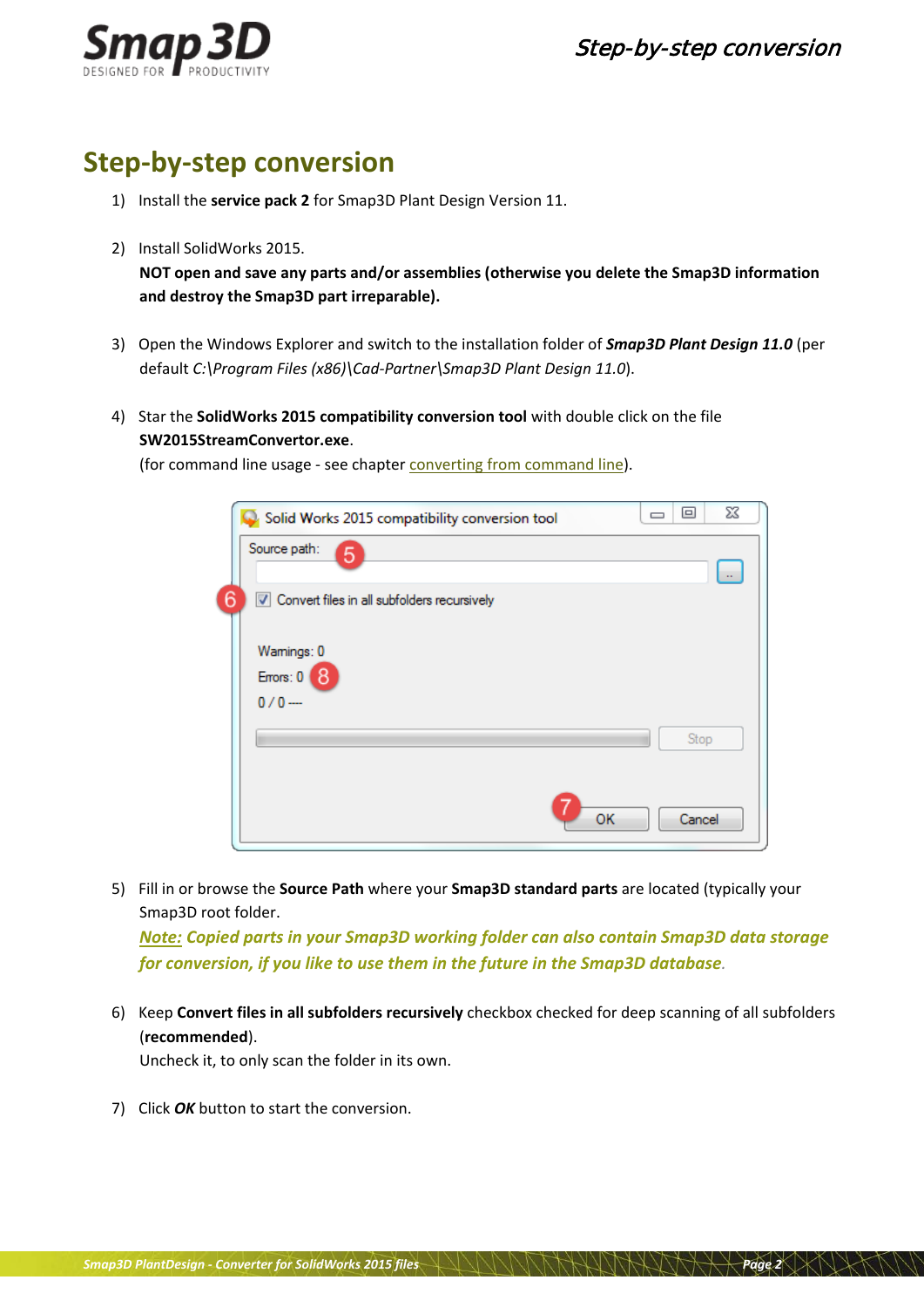#### Step-by-step conversion



- 8) After the conversion is finished, a dialog allowing you to change the *Log file location* will occur. If there are any *Warnings* or *Errors* there, see **Log file** and **[Log result](#page-3-0) table** for log file interpretation. *Note: Warning severity depends on whether the related SolidWorks file is a Smap3D part or not. This could be determined by the part folder and the part relationships; generally, all parts being in your Standard Part Folder (except standard assembly parts) and Smap3D working folder should be Smap3D parts.*
- 9) If there are any other folders containing Smap3D parts left, continue with [step](#page-1-0) 5).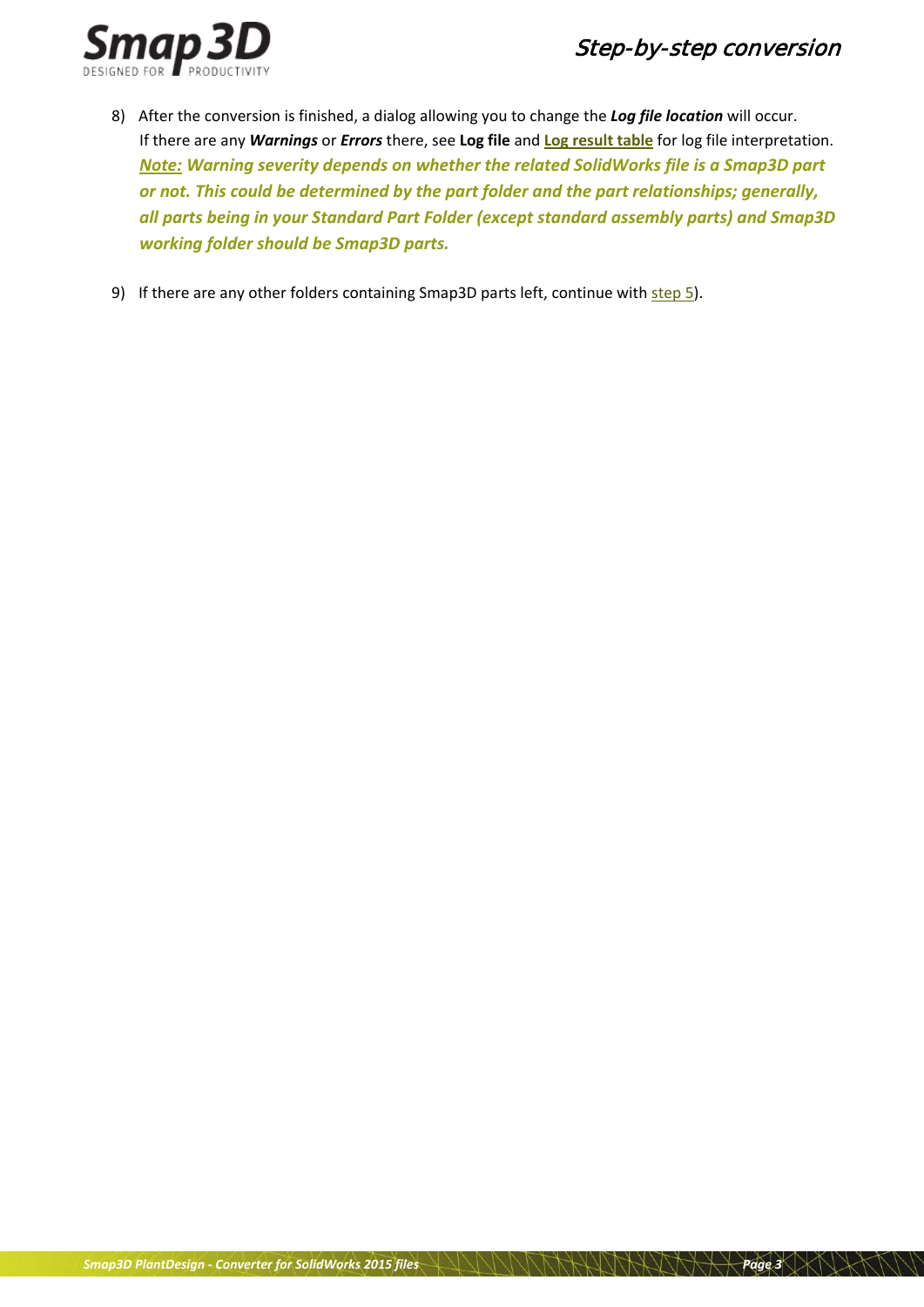

# <span id="page-3-0"></span>**Log result table**

| SolidWorks file<br>version                          | <b>Installed</b><br><b>SolidWorks CAD</b><br>version | Presence of<br>"Smap3D streams"                                  | <b>ReadOnly</b><br>status | <b>Result in Log</b>                               | Reason of message                                                           |
|-----------------------------------------------------|------------------------------------------------------|------------------------------------------------------------------|---------------------------|----------------------------------------------------|-----------------------------------------------------------------------------|
| Not SLDPRT<br>and not<br><b>SLDASM</b><br>extension | Any or none                                          |                                                                  | Any                       | Ignored, no log message                            |                                                                             |
|                                                     | Any or none                                          | No streams at old<br>location, no<br>SMAPINFO at new<br>location | Any                       | [INFORMATION] No streams<br>present                | Not a Smap3D part                                                           |
| <b>SWX 2014</b>                                     |                                                      | SMAPINFO stream at<br>new location                               | Any                       | [INFORMATION] Already<br>converted (version 2014-) | Already converted, or<br>added with 11.0 SP2 and<br>SWX 2014.               |
|                                                     |                                                      | Streams at old<br>location                                       | Read/write                | [OK]/[ERROR] depending on<br>conversion result     | Tool performs the<br>conversion now                                         |
|                                                     |                                                      |                                                                  | Read only                 | [WARNING] Read only                                | Should be converted, but<br>cannot write                                    |
|                                                     | None or still<br><b>SWX 2014</b>                     | (converter tool<br>cannot determine<br>streams)                  | Any                       | [WARNING] SWX2015 file                             | Converter tool cannot<br>determine stream, but<br>only file version SWX2015 |
| <b>SWX 2015</b>                                     | 2015                                                 | No SMAPINFO<br>stream on new<br>location                         | Any                       | [WARNING] SWX2015 file<br>with no streams          | Possibly destroyed<br>Smap3D information or<br>not Smap3D part              |
|                                                     |                                                      | SMAPINFO stream at<br>new location                               | Any                       | [INFORMATION] Already<br>converted (version 2015+) | Already converted or<br>added in 11.0 SP2 with<br>SWX 2015                  |